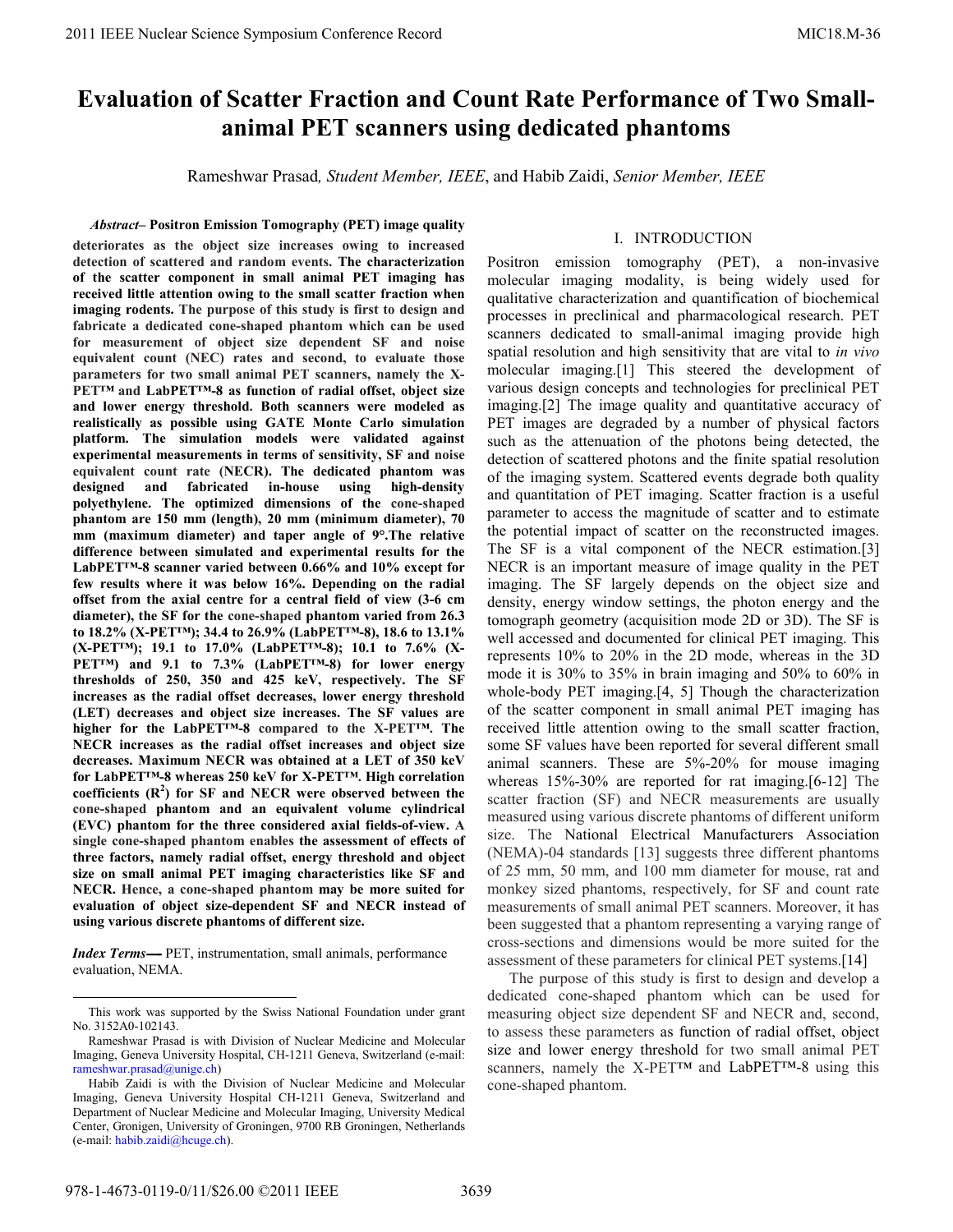## II. MATERIALS AND METHODS

## *A. Monte Carlo modeling of small animal PET scanners*

Two small animal PET scanners namely, X-PET<sup>TM</sup> and LabPET™-8 have been accessed. Both of these scanners are commercialized by GE healthcare Technologies (Waukesha, WI). The X-PET<sup>TM</sup> is a dedicated  $Bi_4Ge_3O_12$  (BGO)-based small animal PET scanner having 11.6 cm axial FOV and incorporating various technological innovations to improve system performance.[7] For instance, the photomultiplierquadrant-sharing (PQS) method is used to maximize the number of crystals per photomultiplier whereas a high-yield pileup event recovery (HYPER) electronic processing technology is exploited to improve the count-rate performance.[15] On the other hand, the LabPET™-8 is an APD-based digital PET scanner having 7.5 cm axial FOV, designed with quasi-individual crystal readout along with parallel digital architecture to achieve high-performance.[16] Scintillation crystals composed of  $Lu_{0.4}Gd_{1.6}SiO_5$  (LGSO) and  $Lu_19Y_01SiO_5$  (LYSO) are optically coupled one after the other, forming phoswich pairs of detectors and read out by a single APD.[16] Some important features of both scanners are summarized in Table 1.

 Both the X-PET™ and LabPET™-8 scanners were modeled as realistically as possible in terms of geometry, physics of photon transport and signal processing using the GATE Monte Carlo simulation toolkit.[17] GATE is a dedicated Monte Carlo software package for emission tomography. This software allows for modelling detailed scanner geometries and radiation interactions with matter, tracking events (recording position, time and energy of an event), and creating various types of output files including projection and ASCII files. This package is based on the well-established Geant4 libraries[18] featuring a modular, versatile, scripted simulation toolkit**.**  Geant4 is a toolkit for the simulation of the physics of propagation and interaction of particles through matter.

For the X-PET™, pentagonal detector blocks were modeled using trapezoidal volumes in GATE. An energy resolution of 25% for 511 keV photons was applied as blurring kernel for energies deposited within the crystals[19]. The lower energy threshold was set to 250 keV whereas the higher energy threshold was set to 750 keV in all simulations for the X-PET™ scanner. These energy thresholds were chosen based on default energy thresholds available on real X-PET™ scanner.

For the LabPET™-8, the GATE materials database was modified to add LYSO, LGSO and kovar. For both LYSO and LGSO, an energy resolution of 25% and an average timing resolution of 9 ns were set. The coincidence window was set to 20 ns .The lower energy threshold was set to 250 keV whereas the higher energy threshold was set to 650 keV. These energy thresholds and coincidence window settings were chosen to match the settings available on real LabPET™-8 scanner.

For both scanners, back-to-back 511 keV annihilation photons were generated to decrease the computation time. The animal positioning bed was not modeled for both scanners. The GATE output information was recorded in ASCII format and then rebinned into sinograms using single-slice rebinning (SSRB) as required for NEMA-04 analysis of SF and count rate performance.

The data were processed using programs developed inhouse implemented in MATLAB 7.4 (Mathworks, Natick, MA). The X-PET™ simulation model was validated against experimental result[7] whereas the LabPET™-8 simulation model was validated against experimental results performed by our group and those reported by Bergeron *et al.*[20] in terms of sensitivity, noise equivalent count rate (NECR), and SF for mouse and rat-sized phantoms.

Table 1. Summary of technical specifications of the X-PET™ and LabPET™-8 preclinical PET scanners.

| Type                            | $X-PETTM$                                 | LabPET™-8                              |
|---------------------------------|-------------------------------------------|----------------------------------------|
| Scintillator                    | <b>BGO</b>                                | LYSO+LGSO                              |
| Crystal dimension               | $2.32\times2.32\times9.4$ mm <sup>3</sup> | $2.0\times2.0\times14$ mm <sup>3</sup> |
| No. of detector rings           | 48                                        | 32                                     |
| Crystals per ring               | 240                                       | 192                                    |
| Total no. of crystals           | 11520                                     | 6144                                   |
| Detector ring inner<br>diameter | $165$ mm                                  | $162$ mm                               |
| Transaxial field-of-<br>view    | $100 \text{ mm}$                          | $100$ mm                               |
| Axial field-of-view             | $116 \text{ mm}$                          | 75 mm                                  |
| Image pixel size (mm)           | 0.4                                       | 0.5                                    |
| Slice thickness (mm)            | 0.4                                       | 0.25/0.5                               |

#### B. *Design and fabrication of the cone-shape phantom*

The parameters considered for phantom design are material, cross-sectional dimensions and taper angle (*θ*). The taper angle  $(\theta)$  is described in Fig. 1. The fabrication material chosen is high density polyethylene (density of 0.96±0.1 g/cm<sup>3</sup>) as prescribed in the NEMA-NU04 standards for SF and count rate measurements. The maximum diameter of phantom was derived from the transaxial FOV of various small animal scanners [6, 7, 21] respectively. Based on this assessment, the maximum diameter of the phantom was set to 70 mm by considering 70% of the average maximum diameter of the transaxial FOV. The minimum diameter of the phantom was set 2 cm because of fabricating milling machine limitation. The length of phantom depends on the taper angle. As *θ* increases, the phantom length decreases but in this case the range of the cross-sectional volume in a single PET axial FOV increases, making it less representative of an equivalent volume cylindrical (EVC) phantom and hence results can vary for fully three-dimensional (3D) PET imaging. However, when *θ* becomes smaller, this makes phantom long enough for the small-animal PET axial FOV. Here, the EVC phantom is defined as a phantom having uniform cylindrical shape and diameter equal to the diameter of the cone-shaped phantom in the middle of the axial FOV of scanner. When  $\theta = 0^{\circ}$ , the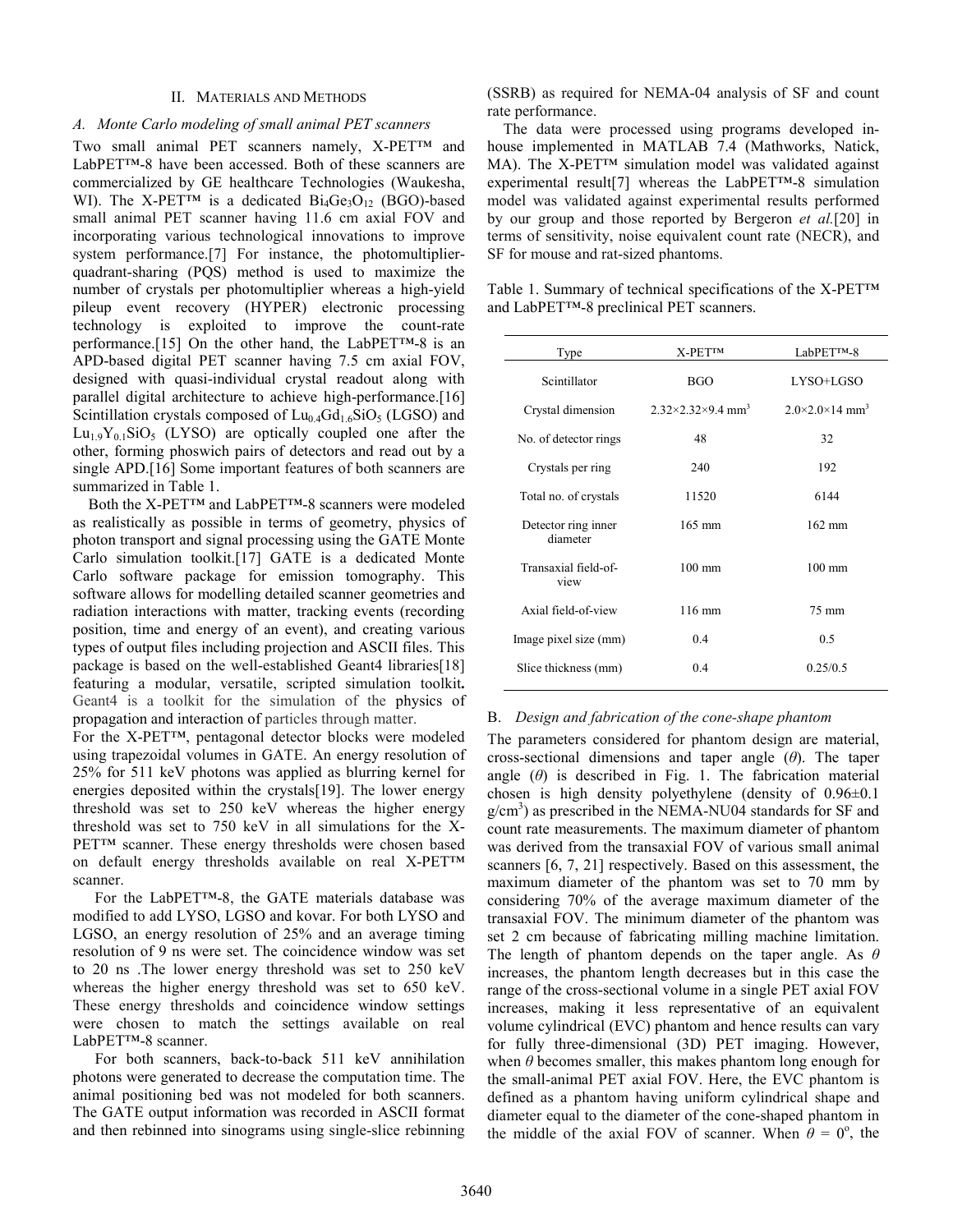cone-shape phantom corresponds to EVC phantom having diameter of maximum or minimum side of cone-shaped phantom. Thus, optimization of taper angle becomes crucial in designing of cone-shaped phantom. Different cone-shaped phantoms with minimum diameter 2 cm, maximum diameter 7 cm, and taper angles of 5°, 7°, 9°, and 11° were simulated using Monte Carlo simulation model for X-PET™ scanner as discussed in section 2.1. Line source of different lengths having back-to-back 511 keV annihilation photons was placed in centre of phantom. Simulated data were acquired for different taper angles of  $5^\circ$ ,  $7^\circ$ ,  $9^\circ$ , and  $11^\circ$  and its corresponding EVC phantom having diameter 5.5 cm, 5cm, 4.5 cm and 4 cm respectively. The taper angle was optimized by analyzing the simulated data of the X-PET™ scanner in terms of SF, NECR, true count rates using the NEMA-NU04 standards.

The phantom was fabricated in-house considering the optimized design considerations including material, crosssectional dimensions and taper angle. To study the effects of radial offsets four holes (diameter 4 mm) were drilled parallel to the long axis at the centre and at radial offset positions of 10, 15 and 20 mm. Solid line fillings of the same material used for the phantom were also fabricated. The different FOVs of cone-shaped phantom which corresponds to minimum, middle and maximum diameter region in the scanner's axial FOV are named as FOVmouse, FOVrat, and FOVrabbit respectively. Depending on scanner axial FOV the cone-shaped phantom can be exploited to simulate the various sizes of mouse, rats and small rabbits used in small animal PET imaging.

## *C. Studies using cone-shaped phantom*

The optimized cone-shaped phantom was further used to access the magnitude of scatter and NECR as function of varying phantom size, lower energy thresholds, and line source positions for two small animal PET scanners using simulation and experimental studies.

PET data were simulated and analyzed for a line source at the centre and at radial offsets of 10, 15 and 20 mm for lower energy thresholds (LETs) of 250, 350 and 425 keV, whereas the higher energy threshold was kept constant (650 keV for LabPET™-8 and 750 keV for the X-PET™). Back-to-back 511 keV annihilation photons were simulated for the one line source at a time  $(10^9 \text{ events})$ . All simulations were performed at a low radioactivity regime as defined in the NEMA-04 standards for SF calculation. Data were collected at 3 different axial FOVs from one end to the other end of the phantom in 3 successive axial steps, namely FOVmouse, FOVrat, and FOVrabbit. An EVC of the cone-shaped phantom at three different axial FOVs was also considered.

The experimental studies were done using the LabPET™-8 scanner. The line source was filled with 2 MBq of  $^{18}$ F and inserted in the central hole of the phantom while the other holes were closed using the fillings. The data were acquired for all 3 FOVs one after the other. This was repeated for other holes. Each acquisition lasted 5 minutes. PET studies were acquired using a default energy window of 250–650 keV and 22 ns coincidence timing window in list-mode format which were binned into 3D sinograms. These 3D sinograms were further rebinned to two-dimensional (2D) sinograms using SSRB. These 2D sinograms were used for further analysis adhering to NEMA-NU04 standards. The relative difference (%) between simulated and experimental results was also calculated.

# III. RESULTS

# A. *Validation of GATE*

Fig. 1a illustrates the modeled LabPET™-8 scanner using GATE toolkit. The validation results of simulated models of X-PET™ and LabPET™-8 scanner are presented in Table 2. It can be seen that the relative difference between simulated and measured values varied from 4.8 % to 10.8 % for all parameters considered, rendering these simulated scanners accurate for further PET data acquisitions.



Fig. 1. (A) Simulation model of the LabPET™-8 scanner using GATE. (B) Photograph of the fabricated cone-shaped physical phantom.

## B. *Cone-shaped phantom*

The developed physical cone-shaped phantom is shown in Fig. 1b. The optimized minimum and maximum diameter of coneshaped phantom are 2 cm and 7 cm respectively. Out of four simulated taper angles, an angle of 11° produced the highest total, true and NECR events rate whereas it resulted in the lowest SF. Figure 2 presents the SF profile for slice numbers covering the axial FOV of X-PET™ scanner. It can be observed that the SF profiles for 9° and 11° are closer to the SF profile of the EVC phantom. Since a maximum taper angle of 10° was possible for the milling machine available in the workshop used to fabricate the phantom, a taper angle of 9° was chosen. Based on taper angle of 9<sup>°</sup> the length of phantom was chosen as 15 cm.



Fig. 2. Plots of SF (in %) versus axial slices for different taper angles for the cone-shaped phantom and equivalent cylindrical volume (EVC) phantom.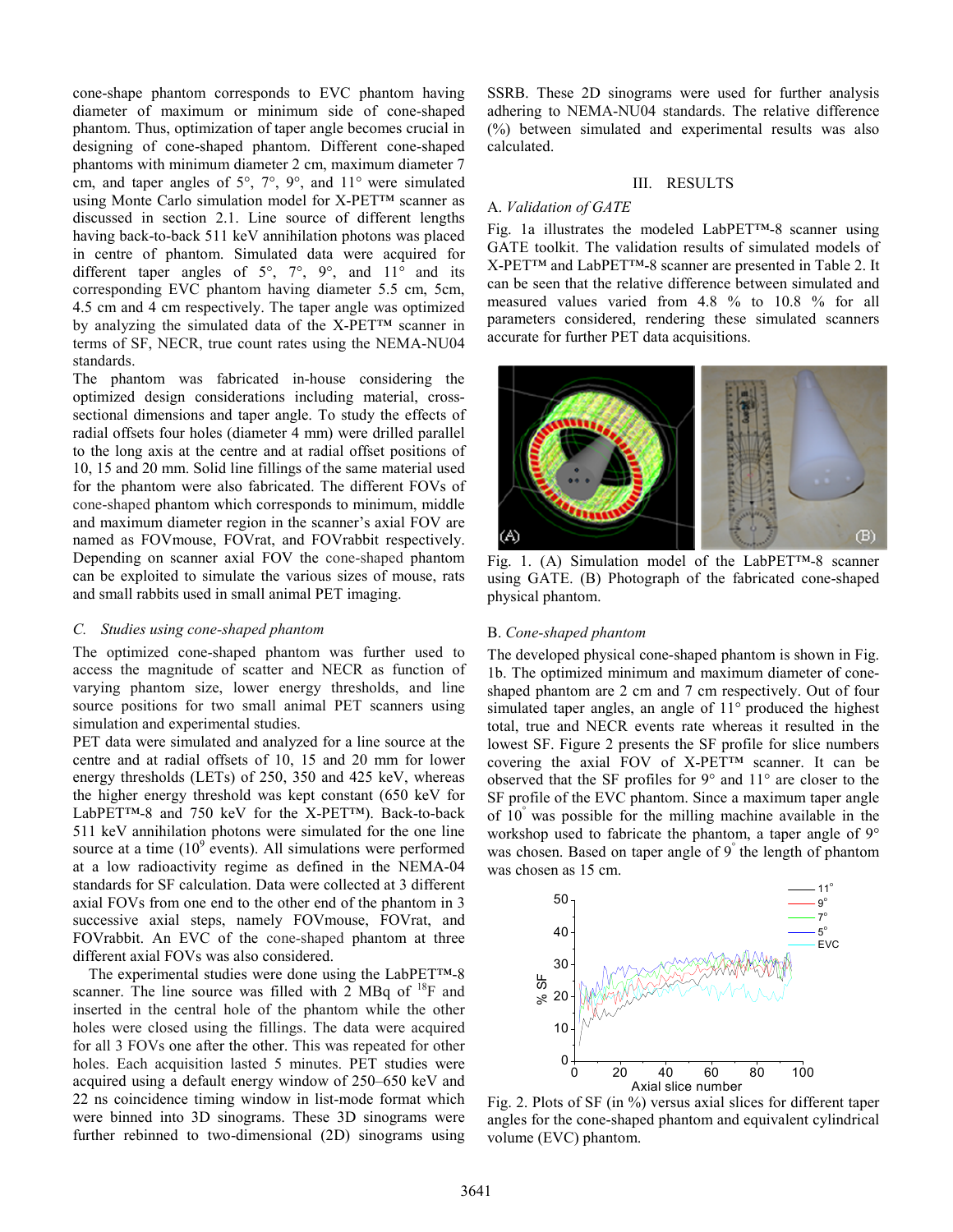Table 2. Comparison between simulated and measured performance parameters of the X-PET™ and LabPET™-8 small animal PET scanners.

|                                   |                                          | X-PET™ |     | LabPET™-8 |          |                   |  |  |  |
|-----------------------------------|------------------------------------------|--------|-----|-----------|----------|-------------------|--|--|--|
| Parameter                         | Simulated<br>Rel. Err. $(\%$<br>Measured |        |     | Simulated | Measured | Rel. Err. $(\% )$ |  |  |  |
| $SF(\%)$<br>mouse phantom         | 7.2                                      | 7.9    | 9.2 | 18.10     | 19       | 4.8               |  |  |  |
| $SF(\%)$<br>rat phantom           | 19.1                                     | 21     | 9.4 | 28.18     | 31       | 9.5               |  |  |  |
| Peak NECR (kcps)<br>mouse phantom | 114                                      | 106    | 7.2 | 204       | 183      | 10.8              |  |  |  |
| Absolute<br>Sensitivity $(\% )$   | 6.3                                      | 5.9    | 6.5 | 1.46      | 1.33     | 9.3               |  |  |  |



Fig. 3. Trends of the LabPET™-8 NECR as function of radial offsets for the cone-shaped and EVC phantoms using different LETs: (A) 250 keV, (B) 350 keV (C) 425 keV.



Fig. 4. Trends of the X-PET™ scanner NECR as function of radial offsets for the cone-shaped and EVC phantoms using different LETs: (A) 250 keV, (B) 350 keV (C) 425 keV.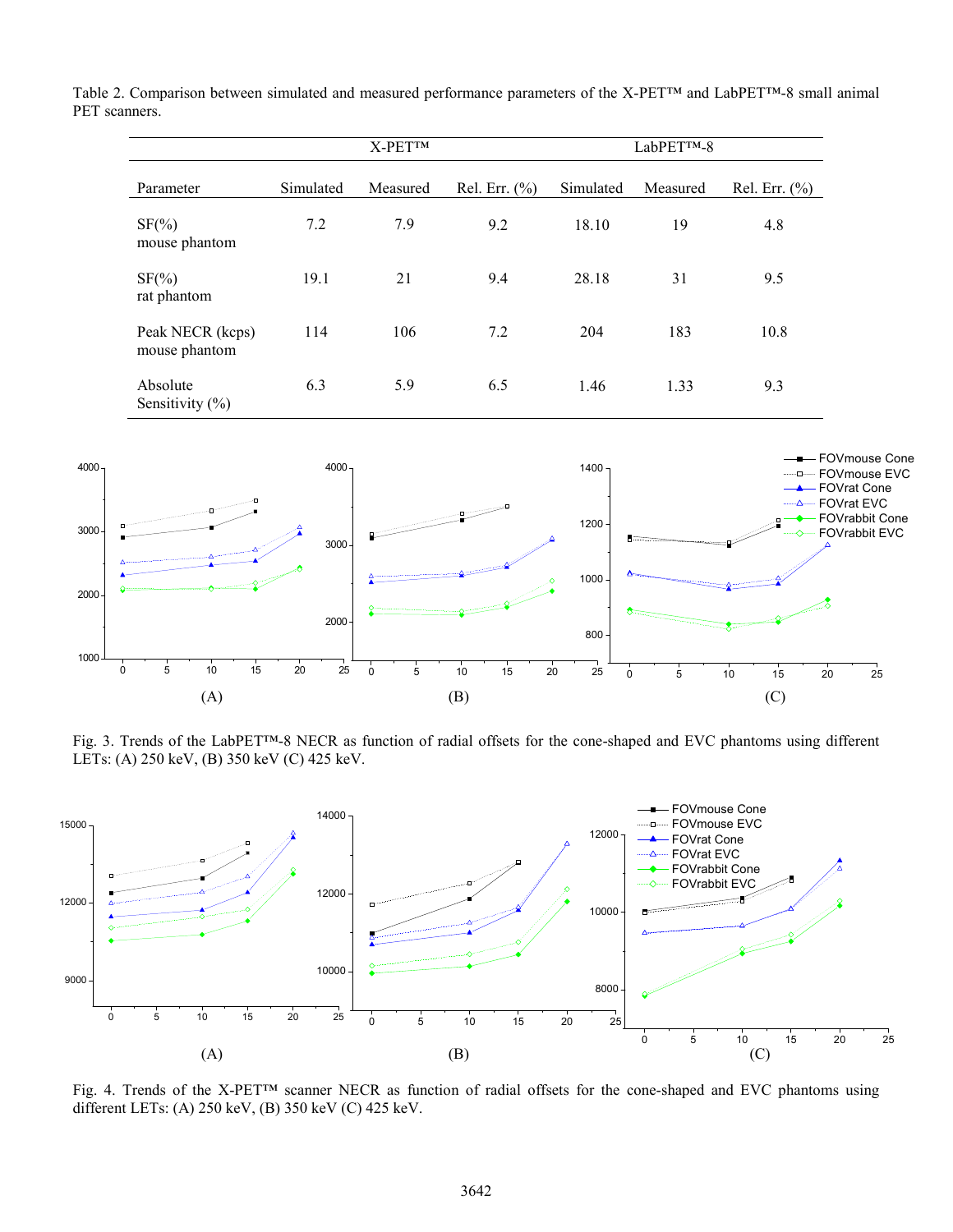|            |            |           | $\mathrm{FOV}_{\mathrm{mouse}}$ |           | $\mathrm{FOV}_{\mathrm{rat}}$ | FOV <sub>rabbit</sub> |             |  |
|------------|------------|-----------|---------------------------------|-----------|-------------------------------|-----------------------|-------------|--|
| Scanner    | <b>LET</b> | <b>SF</b> | <b>NECR</b>                     | <b>SF</b> | <b>NECR</b>                   | <b>SF</b>             | <b>NECR</b> |  |
|            | 250        | 0.990     | 0.999                           | 0.998     | 0.996                         | 0.992                 | 0.995       |  |
| $X-PETTM$  | 350        | 0.950     | 0.999                           | 0.996     | 0.999                         | 0.982                 | 0.998       |  |
|            | 425        | 0.965     | 0.999                           | 0.895     | 0.996                         | 0.951                 | 0.960       |  |
|            | 250        | 0.963     | 0.973                           | 0.999     | 0.995                         | 0.885                 | 0.946       |  |
| LabPETTM-8 | 350        | 0.958     | 0.988                           | 0.932     | 0.997                         | 0.954                 | 0.993       |  |
|            | 425        | 0.990     | 0.999                           | 0.983     | 0.990                         | 0.988                 | 0.923       |  |

| Table 3. Correlation coefficient $(R^2)$ for NECR and SF between the cone-shaped phantom and EVC phantom for both the |  |  |  |  |  |  |  |
|-----------------------------------------------------------------------------------------------------------------------|--|--|--|--|--|--|--|
| X-PET™ and LabPET™-8 scanners.                                                                                        |  |  |  |  |  |  |  |

# C**.** *Studies using cone-shaped phantom*

Using cone-shaped phantom, the SF for the FOVrat varied as a function of the line source's radial offset from 26.3 to 18.2% (X-PET™) and 34.4 to 26.9% (LabPET™-8), 18.6 to 13.1%  $(X-PETTM)$  and 19.1 to 17.0% (LabPET<sup>TM</sup>-8), and 10.1 to 7.6% (X-PET™) and 9.14 to 7.3% (LabPET™-8) for LETs of 250, 350 and 425 keV, respectively. For EVC, these varied as 21.84 to 15.49 % (X-PET™) and 29.84 to 23.83 % (LabPET™-8), 16.98 to 11.34% (X-PET™) and 18.61 to 14.39 % (LabPET™-8), and 10.68 to 7.55 % (X-PET™) and 9.13 to 6.97 % (LabPET™-8) for LETs of 250, 350 and 425 keV, respectively.

Fig. 3 shows plots of the NECR for the LabPET™-8 scanner for both the cone-shaped and EVC phantoms for 3 axial FOVs versus the line source radial offset for a LETs of 250, 350 and 425 keV. Similar quantities are plotted for X-PET™ scanner in Fig. 4. Table 3 highlights high correlation coefficients  $(R^2)$ of SF and NECR between the cone-shaped phantom and the EVC phantom for different accessed axial FOVs using X-PET™ and LabPET™-8 scanner.

The SF for both the scanners decreased as the radial offset increased, lower energy threshold increased and object size decreased. However, in all cases the SF of LabPET™-8 is higher than X-PET™ scanner. The NECR for both the scanners increased as the radial offset increased, object size decreased. The maximum NECR was for LabPET™-8 at LET of 350 keV whereas it was maximum at LET of 250 keV for the X-PET™. However, in all cases the NECR of X-PET™ is higher than LabPET™-8 scanner.

 The experimental studies using cone-shaped phantom have been acquired using LabPET™-8 scanner. Figure 5 shows the percent relative difference between simulated and experimental results for the LabPET™-8 scanner in terms of NECR and SF as function of line source radial position for the various FOVs considered (FOVmouse, FOVrat, and FOVrabbit). The results, obtained using an energy window of 250-650 keV, varied mostly between 0.66% and 10%, and remain overall below 16%.

## IV. DISCUSSION

The SF and NECR are important parameters for optimization of acquisition protocol settings such as timing and energy windows, and evaluating the image quality of different small animal PET scanners. Additionally, SF useful in determination of the level of scatter correction required for a small animal PET study. These parameters are usually measured using various discrete and uniform phantoms of different size. Moreover, within a particular rodents' species especially rat or small rabbits there is variation in body size. Hence, a single cone-shaped phantom which would be suitable for object sizedependent small animal PET system SF and NECR assessment was designed and fabricated. The phantom was optimized using Monte Carlo simulated models of the LabPET™-8 and X-PET™ scanners using the GATE toolkit. The validation of simulation models against experimental measurements proved that the models are capable of predicting the response of real systems within acceptable limits. For all considered validation parameters of two scanners, the difference between simulated and experimental results varied between 4.8% and 10.8%. The methodology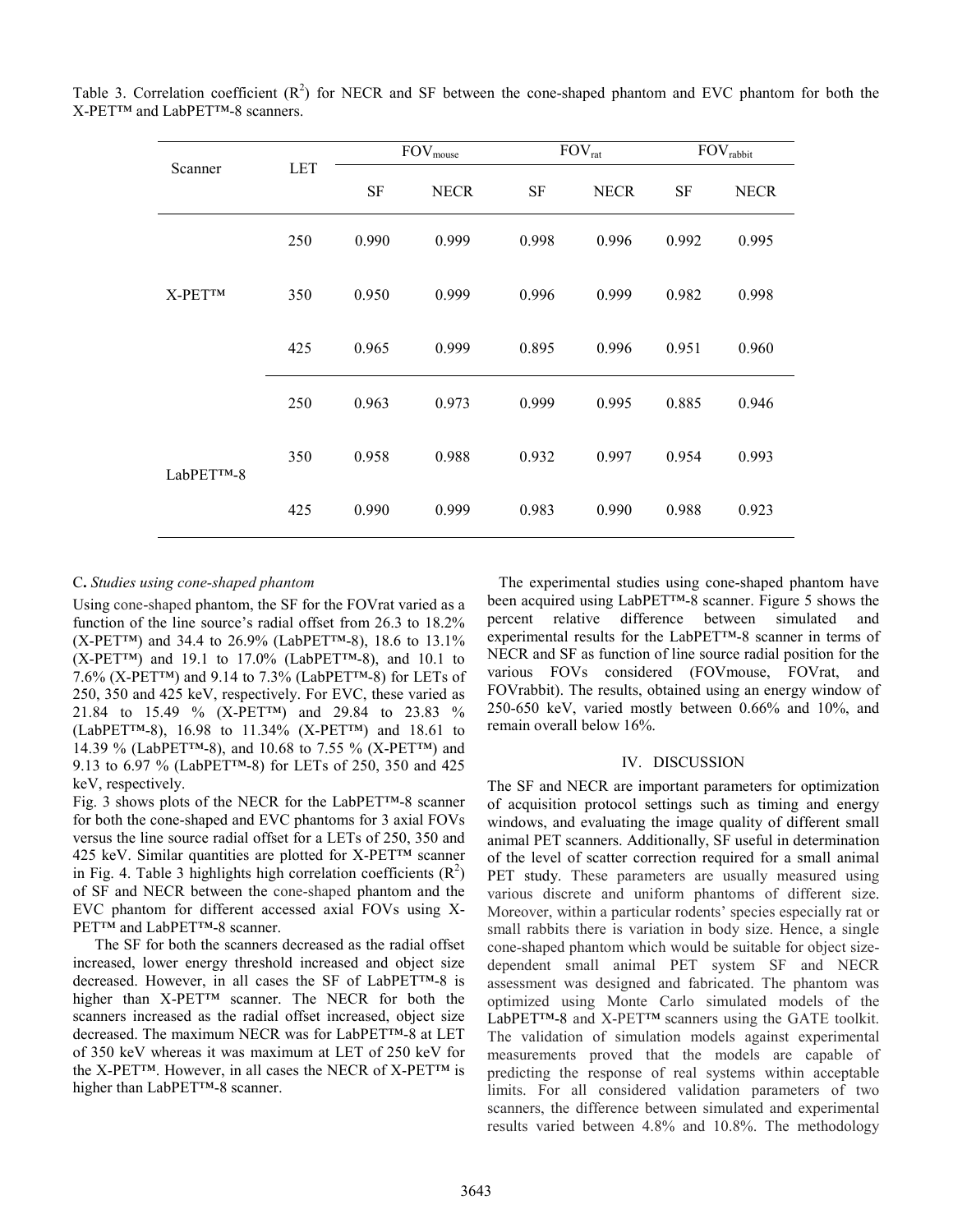followed for the design and optimization of the cone-shaped phantom is an extension of the work described by Wilson *et al.*[14] to small animal PET imaging. The phantom described in the reference above is a fillable tapered design suitable for clinical imaging, whereas we opted for a solid tapered phantom dedicated for small animal PET imaging having multiple holes to insert line sources at different radial offset positions. Using the cone-shaped phantom, the difference between simulated and experimental SF and NECR results for the LabPET™-8 scanner is below 16%. It should be noted that we have not considered the animal bed, the intrinsic radioactivity from LGSO and LYSO crystals in simulation model.

The SF decreases as the radial offset increases from centre to radial offset of 20 mm, lower energy threshold increases from 250 to 425 keV and, object size decreases from small rabbit body size to mouse body size. The NECR for both the scanners increased as the radial offset increased, object size decreased. The maximum NECR for LabPET™-8 is at LET of 350 keV whereas it is at LET of 250 keV for X-PET™. This presents the effect radial position, object size and LET on SF and NECR which in turn affects the image quality of small animal PET imaging. Similar behavior have been reported in ref.[22] The SF for the LabPET<sup>TM</sup>-8 is higher than for the X-PET™ when using the same settings. This can be attributed due to the detector housing and FOV shielding of the LabPET™ scanner which in turn increases the signal detection efficiency by 23%,[23] the higher out-of-FOV radioactivity for the LabPET™-8 owing to shorter axial FOV, inter-crystal scattering which is higher for LSO compared to BGO and the inherent scintillation crystal material characteristics. Moreover, the difference between SF of LabPET™-8 and X-PET<sup>TM</sup> decreases as the lower energy threshold increases. An interesting aspect of the cone-shaped phantom is that it allowed the assessment of the effect of three parameters, namely radial offset, energy threshold and object size in single phantom acquisition. The FOVmouse, FOVrat, and FOVrabbit region in cone-shape phantom can be used for accessing the SF and NECR for various sizes of mouse, rats and small rabbits respectively.

High correlation coefficients for SF and NECR were observed between the cone-shaped phantom and the EVC phantom for different axial FOVs. This shows that the coneshaped phantom may be suitable than the uniform EVC phantom. Similar conclusions were drawn by Wilson *et al.*[14]

### V. CONCLUSION

A dedicated cone-shaped phantom was designed and fabricated for measuring object size-dependent SF and NECR for small animal PET scanners. The effect of varying radial offset, object size and lower energy threshold on SF and NECR was evaluated for two small animal PET scanners, namely the X-PET<sup>™</sup> and LabPET<sup>™</sup>-8 using this phantom through Monte Carlo simulations and experimental studies. A single cone-shaped phantom provides the feasibility of assessing the effect of three factors, namely radial offset, energy threshold and object size on the parameters like SF and NECR for various sizes of mouse, rats and small rabbits.

#### ACKNOWLEDGEMENTS

This work was supported by the Swiss National Science Foundation under grant SNSF 3152A0-102143. The authors would like to thank Jean-Daniel Leroux and Roger Lecomte from the University of Sherbrooke, Canada, for their help with Monte Carlo modeling of the LabPET™ system.

#### **REFERENCES**

- [1] A. F. Chatziioannou, "Molecular imaging of small animals with dedicated PET tomographs.," *Eur J Nucl Med Mol Imaging,* vol. 29, pp. 98-114, Jan 2002.
- [2] C. S. Levin and H. Zaidi, "Current trends in preclinical PET system design.," *PET Clinics,* vol. 2, pp. 125-160, 2007/4 2007.
- [3] S. C. Strother, M. E. Casey, and E. J. Hoffman, "Measuring PET scanner sensitivity: relating countrates to image signal-to-noise ratios using noise equivalents counts," *IEEE Trans Nucl Sci,* vol. 37, pp. 783- 788, 1990.
- [4] H. Zaidi and K. F. Koral, "Scatter modelling and compensation in emission tomography.," *Eur J Nucl Med Mol Imaging,* vol. 31, pp. 761- 782, 2004.
- [5] H. Zaidi and M.-L. Montandon, "Scatter compensation techniques in PET.," *PET Clinics,* vol. 2, pp. 219-234, 2007/4 2007.
- [6] Q. Bao, D. Newport, M. Chen, D. B. Stout, and A. F. Chatziioannou, "Performance evaluation of the Inveon dedicated PET preclinical tomograph based on the NEMA NU-4 standards.," *J Nucl Med,* vol. 50, pp. 401-408, March 1, 2009 2009.
- [7] R. Prasad, O. Ratib, and H. Zaidi, "Performance evaluation of the FLEX Triumph™ X-PET scanner using the NEMA NU-04 standards," *J Nucl Med* vol. 51, pp. 1608-15, 2010.
- [8] Y. C. Tai, A. Ruangma, D. Rowland, S. Siegel, D. F. Newport, P. L. Chow, and R. Laforest, "Performance evaluation of the microPET focus: a third-generation microPET scanner dedicated to animal imaging.," *J Nucl Med,* vol. 46, pp. 455-463, Mar 2005.
- [9] J. S. Kim, J. S. Lee, K. C. Im, S. J. Kim, S.-Y. Kim, D. S. Lee, and D. H. Moon, "Performance measurement of the microPET Focus 120 scanner.," *J Nucl Med,* vol. 48, pp. 1527-1535, September 1, 2007 2007.
- [10] A. Del Guerra, A. Bartoli, N. Belcari, D. Herbert, A. Motta, A. Vaiano, G. Di Domenico, N. Sabba, E. Moretti, G. Zavattini, M. Lazzarotti, L. Sensi, M. Larobina, and L. Uccelli, "Performance evaluation of the fully engineered YAP-(S)PET scanner for small animal imaging.," *IEEE Trans Nucl Sci,* vol. 53, pp. 1078-1083, 2006.
- [11] M. C. Bergeron, J.; Bureau-Oxton, C.; Beaudoin, J.-F.; Tetrault, M.-A.; Leroux, J.-D.; Lepage, M.D.; Robert, G.; Fontaine, R.; Lecomte, R.; , "Performance evaluation of the LabPET12, a large axial FOV APDbased digital PET scanner " *Nuclear Science Symposium Conference Record (NSS/MIC), 2009 IEEE* pp. 4017-4021, 2009.
- [12] R. Prasad, O. Ratib, and H. Zaidi, "NEMA NU-04-based performance characteristics of the LabPET-8™ small animal PET scanner," *Phys. Med. Biol.,* vol. 56, pp. 6649–6664, 2011.
- [13] National Electrical Manufacturers Association, "NEMA Standards Publication NU 4 – 2008. Performance Measurements of Small Animal Positron Emission Tomographs," National Electrical Manufacturers Association, Rosslyn, VA 2008.
- [14] J. M. Wilson, S. J. Lokitz, and T. G. Turkington, "Development of a fillable, tapered PET/CT phantom.," *IEEE Trans Nuc Sci,* vol. 58, pp. 651-659, 2011.
- [15] W.-H. Wong, H. Li, J. Uribe, H. Baghaei, Y. Wang, and S. Yokoyama, "Feasibility of a high-speed gamma-camera design using the highyield-pileup-event-recovery method.," *J Nucl Med,* vol. 42, pp. 624- 632, April 1, 2001 2001.
- [16] M. Bergeron, J. Cadorette, J. F. Beaudoin, M. D. Lepage, G. Robert, V. Selivanov, M. A. Tetrault, N. Viscogliosi, J. P. Norenberg, R. Fontaine, and R. Lecomte, "Performance evaluation of the LabPET APD-based digital PET scanner.," *IEEE Trans Nucl Sci,* vol. 56, pp. 10-16, 2009.
- [17] S. Jan, G. Santin, D. Strul, et al, "GATE: a simulation toolkit for PET and SPECT.," *Phys Med Biol,* vol. 49, pp. 4543-4561, 2004.